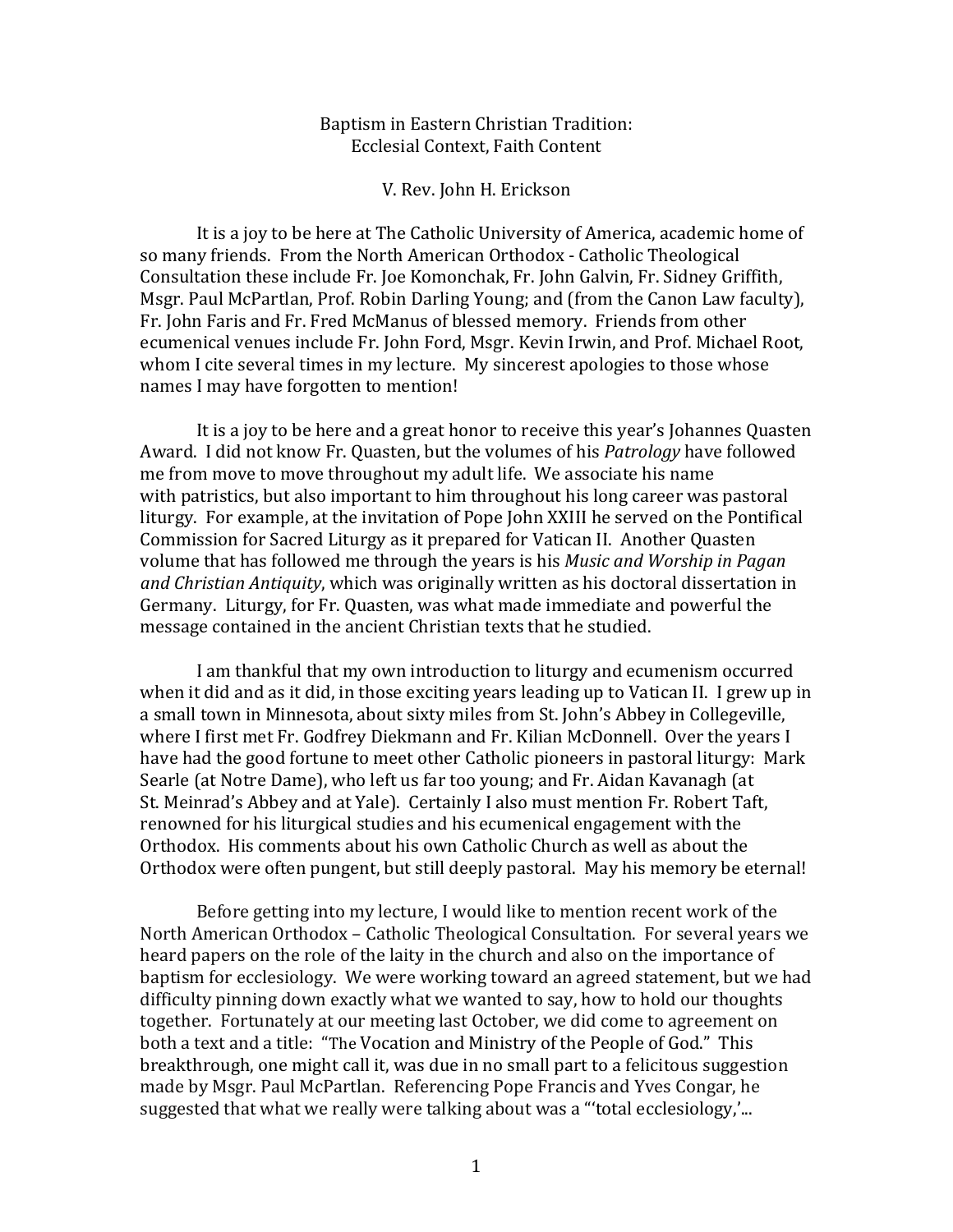namely, one that treats the whole communion of the Church" – a total ecclesiology rather than reduction of ecclesiology to hierarchology, as so often happens both in our churches and in dialogue between them. I hope that my presentation today will help contribute to the development of such an ecclesiology.

As my point of departure. I would like to call attention to some phrases from the Nicaeo-Constantinopolitan Creed as used in the Orthodox and Eastern Catholic churches. (Please don't worry! I don't plan speak about the *filioque*, the debate about whether the Holy Spirit proceeds from the Father, or from the Father *and from the Son.* Those interested in the subject may wish to read the 2003 agreed statement of our North American Orthodox - Catholic Theological Consultation.) "I believe *- pisteuo*, I have faith - in one God, the Father almighty, maker of heaven and earth and of all things visible and invisible; and in one Lord, Jesus Christ...." Statements follow about who Jesus Christ is and what he has done "for us and for our salvation." Thereafter we continue, "And in the Holy Spirit, the Lord, the giver of life, who proceeds from the Father, who with the Father and the Son together is worshiped and glorified, who spoke by the prophets. And in one holy, catholic and apostolic Church. I confess one baptism for the remission of sins. I await the resurrection of the dead, and the life of the age to come."

I would like to concentrate on these last affirmations, which speak of the Holy Spirit, the one church and the one baptism, with some reference also to the awaited resurrection. They are not in close conjunction simply because they could not be fitted in neatly elsewhere in the creed. They can be found in close conjunction in other early Christian creeds - for example, in what is probably the oldest, the Old Roman baptismal symbol or Apostles Creed. There is an intimate connection between these affirmations, and also between them and the word that introduces the whole creed, *pisteuo*: "I believe," "I have faith."

### *Faith, and Christian faith*

 

Let us consider first what is meant by *faith*. It is commonplace to distinguish between an objective aspect of faith and a subjective aspect, between "that which is believed" and "that by which we believe," faith understood as certain improbable propositions that are objectively true and faith understood as assent to such propositions on the part of individuals who find them in some way meaningful. But however faith is understood, we often take for granted that faith is something characteristic of religious people. We say "so-and-so is a person of great faith," by which we mean that "so-and-so holds strong religious convictions," whatever these may be.

In fact, faith is not unique to religious people. In a stimulating article on "Faith and Sacraments in the Conversion Process," Mark Searle sketched the work that developmental psychologists have done on this subject.<sup>1</sup> He cites the work of

<sup>&</sup>lt;sup>1</sup> "Faith and Sacraments in the Conversion Process," in *Conversion and the Catechumenate*, ed. Robert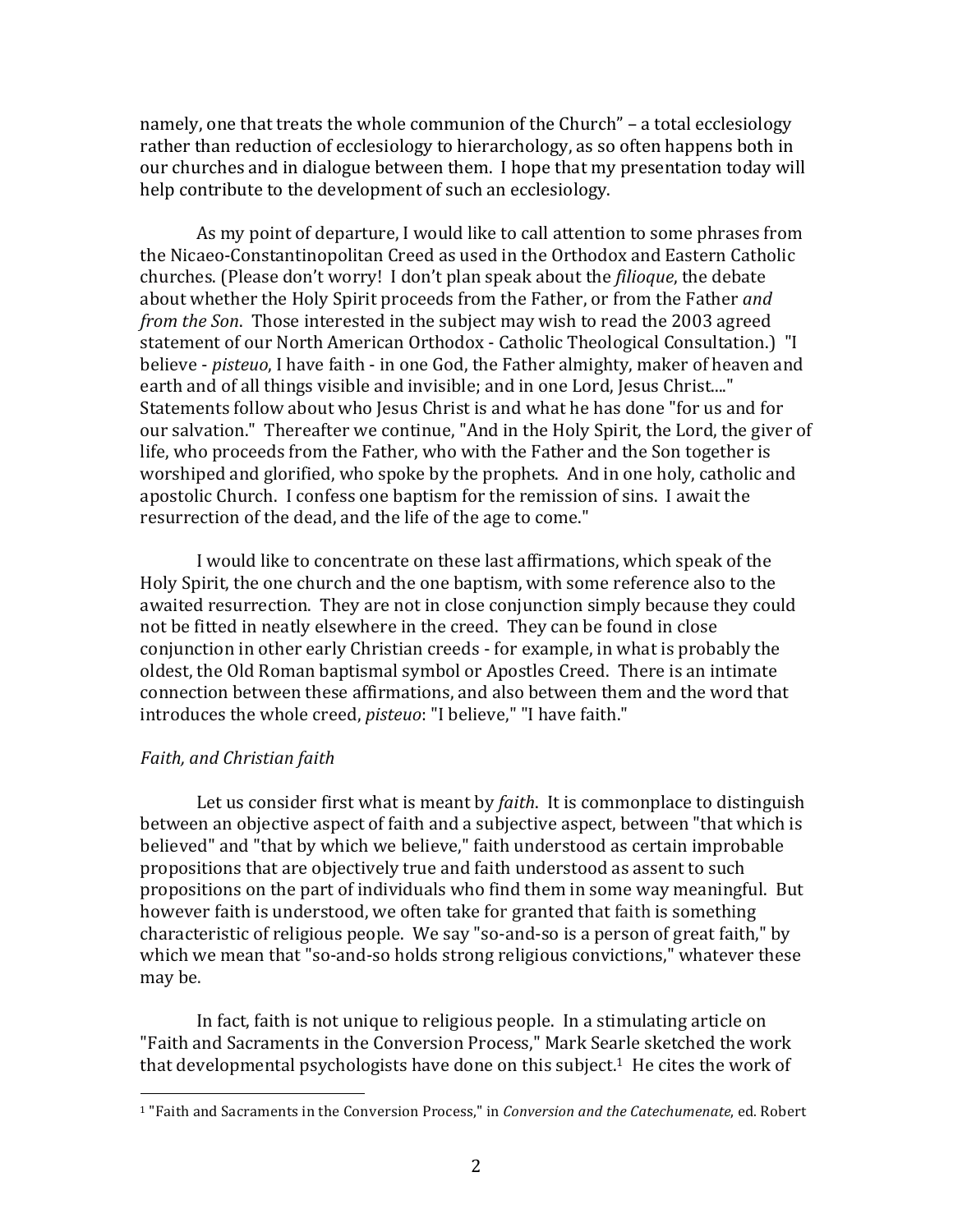James Fowler, among others, who describes faith as a "human universal." According to Fowler, faith designates "a way of leaning into life... a way of making sense of one's existence. It denotes a way of giving order and coherence to the force-field of life. It speaks of the investment of life-grounding trust and of life-orienting commitment."<sup>2</sup> The point behind these words can be expressed more simply. As Searle observes, "Thus understood, faith is the basis of every human life." No one lives without faith, no one lives without some way of "leaning into life." Even when this is not fully articulated, as Searle notes, "it underlies all we say and do and manifests itself in our habitual actions and reactions." It is "embodied in our life and lifestyle ... before we even begin to reflect on our life and lifestyle." $3$ 

There is nothing specifically religious about faith thus understood, much less specifically Christian. While it is hard to imagine anyone living completely without faith, it is very easy to imagine someone living without *Christian* faith. Who or what is it that gives meaning and direction to our life and receives our commitment? In antiquity there were many false gods. One of the most pervasive forms of idolatry was emperor-worship, behind which stood the idea that Roman maintenance of "law and order" was an ultimate good. Idolatry, of course, is still with us. In my younger days, when I was learning the creeds of consumerism, advertising told me that "Buick is something to believe in," and that "General Electric brings good things to life." Our way of "leaning into life" often is formed by such notions. Our gods become financial security or status or power or successful personal relationships. How does one move from faith in such gods to Christian faith? In antiquity, how did one move from the culture of death that was epitomized in the gladiatorial arena to Christian faith, with its horizon of hope ("I await the resurrection of the dead" what mysterious yet joyous words!); to Christian faith, with its affirmation of the Holy Spirit as "giver of life"? How did one move from the worship of the emperor and his global empire to the confession of "one Lord, Jesus Christ." How did one move from the various dualistic cults that preached liberation of the inner self from this visible world of meaninglessness to belief in "one God, the Father almighty, maker of heaven and earth, and of all things visible and invisible"? We have many of the same questions today. In a world that lives by conspicuous consumption, where aggressiveness and competition are highly prized characteristics, where the only alternative seems to be death through suicide or drugs, can we really believe in the lordship of someone who preached humility, poverty, concern for creation, and love for enemies?

# *The shape of baptism: Linear or circular?*

For an answer to such questions, we have to consider the meaning of another word, baptism. Baptism has been described as a "concertina" word: Its definition

<u> 2002 - Andrea San Andrea San Andrea San Andrea San Andrea San Andrea San Andrea San Andrea San Andrea San An</u>

Duggan (New York: Paulist, 1984), pp. 64-84.

<sup>&</sup>lt;sup>2</sup> "Perspectives on the Family from the Standpoint of Faith Development Theory," *Perkins Journal* (Fall  $1979$ ), p. 7, as quoted by Searle, p. 66.

 $3$  Searle, p. 66.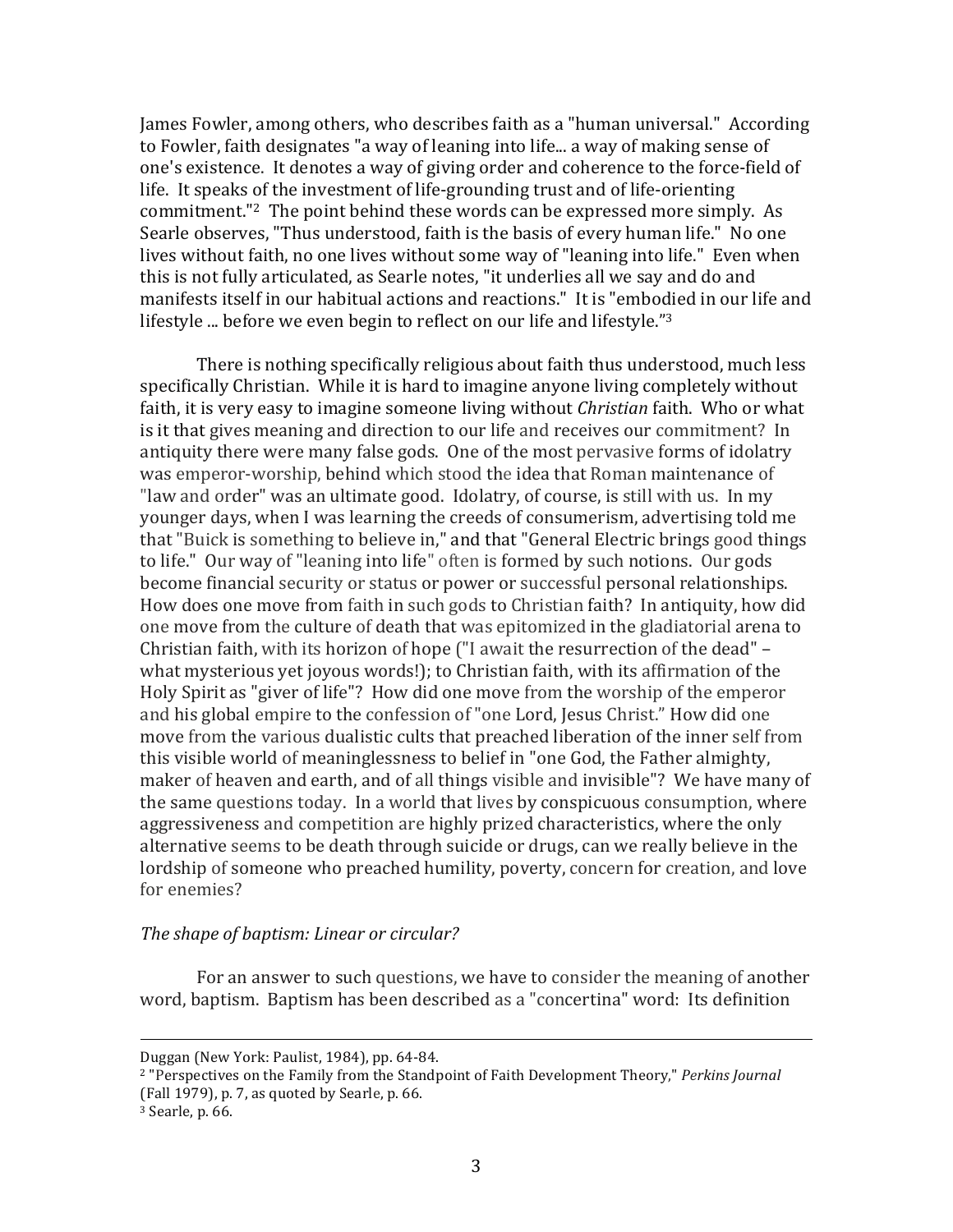expands and contracts like an accordion.<sup>4</sup> Sometimes the word is used in a narrow sense to refer to a triple encounter with water accompanied by invocation of the name of the Father and of the Son and of the Holy Spirit. But it also has a broader meaning. It refers to the whole of Christian initiation. For eastern Christians, as I am sure you know, the "sacrament of baptism" (understood in the narrow sense) is followed immediately by the "sacrament of chrismation" and very quickly by reception of the "sacrament of the eucharist." For this reason we like to call attention to the fact that we have preserved the unitary character of Christian initiation. But our understanding of Christian initiation - that is, baptism in its wider sense – should not be limited to these three particularly conspicuous "sacraments." For early Christians, baptism was a process of conversion. It began with first enrollment as a catechumen if not even earlier. It extended through a period of instruction in Christian teachings and practice in Christian living. It included exorcism of demons and rejection of false gods. It involved a reorientation of life and values. This process reached a climactic moment in baptism in the narrow sense, when the those being baptized made the church's faith their own, when in response to questions posed to them they were able to say "I believe ... ", and not just "some folks believe" or "Christians believe." This process continued as the newly baptized exchanged the kiss of peace with their brothers and sisters in Christ and joined them in eucharistic fellowship. But even there it did not stop. Deepening of Christian faith continued through post-baptismal mystagogy, and it was renewed in reception of the eucharist, in prayer, and in ascetical struggle, so that the whole life of the baptized reflected their faith - the church's faith - in God's saving power.

Yet even if we consider baptism in this wider sense, certain misconceptions may arise. We speak of "Christian initiation" and use terms like "process" to underscore the unitary and dynamic character of baptism, but we still tend to divide this process into distinct, discrete moments that proceed in a linear way and whose meaning can be analyzed at each successive point. While we eastern Christians do not separate these moments temporally, our popularizing presentations of sacramental theology often do separate them conceptually. For example, like western Christians considering confirmation, we may feel obliged to explain what makes chrismation a distinct sacrament. We may identify it as *the* pneumatic moment in Christian initiation. Perhaps influenced by Dom Gregory Dix's old study of *The Theology of Confirmation in Relation to Baptism* (1953), we may explain chrismation's relationship to what has preceded it along the following lines: Aquatic baptism is to oleaginous chrismation as the Christ event is to the Spirit event, as Pascha is to Pentecost, as dying to sin is to the bestowal of new life.<sup>5</sup> What really

<sup>&</sup>lt;sup>4</sup> James Dunn, *Baptism in the Holy Spirit* (= Studies in Biblical Theology, second series, 15; London: SCM, 1970), p. 5.

<sup>&</sup>lt;sup>5</sup> Gregory Dix, *The Theology of Confirmation in Relation to Baptism* (London: 1953). One can see this approach in some present-day Orthodox popularizations: "If baptism is our personal participation in Easter - the death and resurrection of Christ, then chrismation is our personal participation in Pentecost - the coming of the Holy Spirit upon us." (Fr. Thomas Hopko, on the website of the Orthodox Church in America, drawing on Fr. Alexander Schmemann, *Of Water and the Spirit: A* Liturgical Study of Baptism [St. Vladimir's Seminary Press, 1974].)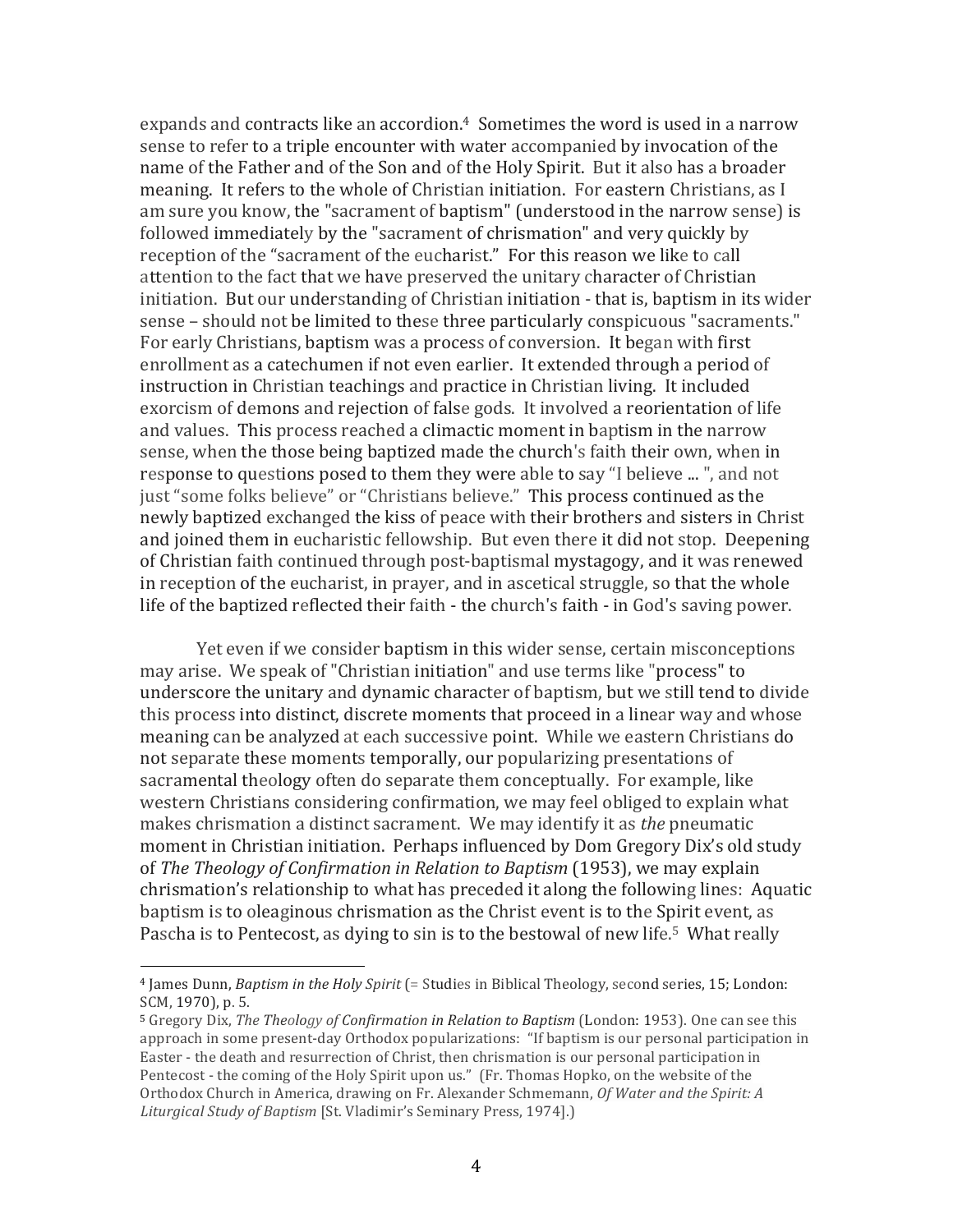counts for being fully initiated is the positive aspect, chrismation, the perfecting of baptism by reception of the Holy Spirit. Such an approach suggests that the baptismal process is linear, one-directional, a series of steps or stages through which initiates pass, leaving one behind as they advance to the next. While this approach recognizes that early stages prepare for the later stages, there is little sense that the later stages themselves recall, revisit, reinforce and develop what earlier has been received.

When describing the shape of baptism, therefore, rather than a linear approach I would argue for a circular approach – one more like the theological approach of St. Maximus the Confessor, St. Peter of Damascus, and other ascetical fathers of the Christian East, who liked to introduce one aspect of the subject under consideration, often in the form of a pithy maxim, and then, without developing it fully, move on to other aspects, only to return to the initial aspect at a later point, from a slightly different and often higher perspective, in an ascending spiral of contemplation.6

## The Holy Spirit in Christian initiation: Present and active at every point

As those familiar with the history of liturgy already will have noted, the shape of Christian initiation in the much of the Christian East in antiquity was different from the one presupposed by the linear approach that I have just sketched. In some parts of the East as in the West, the sequence was as I have just described it: immersion in water, anointing along with hand imposition, and then reception of the eucharist. But in many parts of the East - Syria, Cappadocia, and for a time possibly even Constantinople - the sequence originally was different. Anointing *preceded* the immersion in water, and there was no post-baptismal anointing; the next major action was reception of the eucharist.<sup>7</sup> This sequence may be unfamiliar to us and strike us as rather odd. It is, however, very ancient. Anticipations may be found already in Acts, where the baptism of Paul is *preceded* by imposition of hands by Ananias (Acts 9: 17 -19), the baptism of Cornelius and his household is *preceded* by the descent of the Holy Spirit  $(Acts 10)$ , the baptism of the three thousand  $(Acts 2)$  is *preceded* by the Pentecostal outpouring of the Spirit, and with the baptism of Queen Candace's eunuch, the entire initiative is the Spirit's (Acts 8). One can see this sequence elsewhere in the New Testament as well - in 1 John 5:7, for example, which speaks of "the Spirit, the water, and the blood" in that order.

This sequence is not just a liturgical curiosity. Behind it lie some important theological insights. What is the relationship of Son and Spirit? On the one hand, the Son promises to send the Comforter; he sends the Spirit into the world; and in

 $6$  Though we know little about his life, St. Peter Damascene's writings occupy more space in the *Philokalia* than those of any other writer save St. Maximos the Confessor. His work, says St. Nikodemos the Haghiorite, is "a recapitulation of holy watchfulness... a circle within a circle, a concentrated *Philokalia* within a more extended *Philokalia*."

 $<sup>7</sup>$  For a succinct presentation of these two "aboriginal patterns" of Christian initiation see Aidan</sup> Kavanagh, The Shape of Baptism: The Rite of Christian Initiation (New York: Pueblo, 1978), pp. 40-54.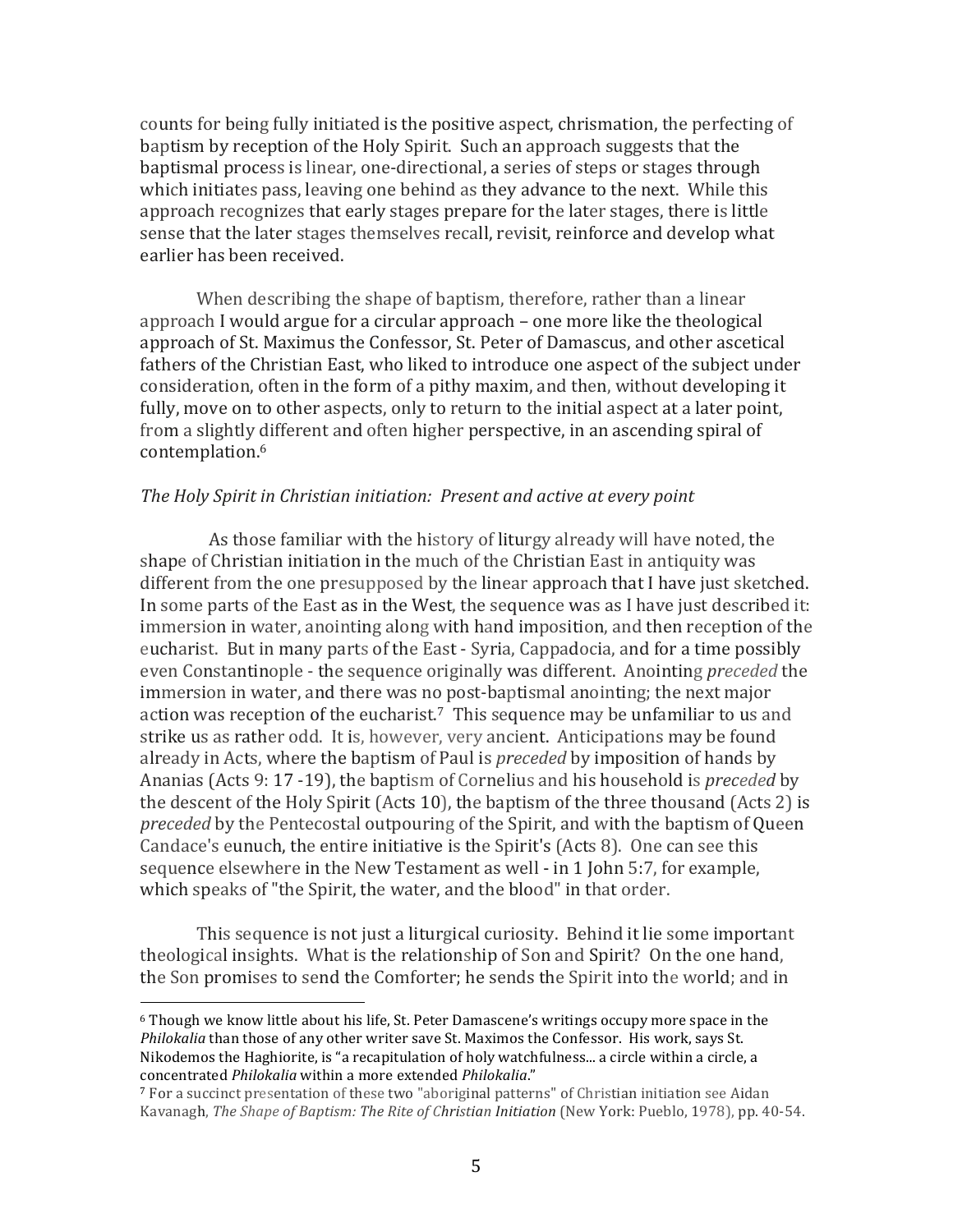the church, by the power of the Holy Spirit, the reconciling work of the Son continues. But the Holy Spirit, "who spoke by the prophets," also foreruns the Son, indwells him, fashions him even in his mother's womb, and manifests him in the Jordan precisely as the Christ, the anointed one. In this perspective there is no disjunction between Son and Spirit or subordination of one to the other. Rather, their relationship is reciprocal. They are "God's two hands," to use homely phrase of St. Irenaeus.

This insight has important implications for Christian initiation. This is what St. Gregory of Nyssa has to say about the appropriateness of anointing:

The notion of anointing suggests in a mysterious way that there is no distance between the Son and the Spirit. In effect, just as between the surface of the body and the unction of oil neither reason nor sensation knows any intermediary, so also the contact of the Son with the Spirit. And likewise, for him who would come in contact with the Son through faith, it is necessary to have experience of contact with the chrism. No member, as it were, can be left naked of the Holy Spirit. This is why confession of the Lordship of the Son is made in the Spirit by those who receive him, the Spirit in every respect forerunning those who approach in faith. $8$ 

The Holy Spirit "who spoke by the prophets" is also the one who enables us to understand their message, who enables us to really hear the Word and be animated by the Word. The Holy Spirit enables us to call Jesus Lord, to make the baptismal "I believe" our own. As the passage from St. Gregory of Nyssa suggests, the Holy Spirit, symbolized in anointing, is the medium in which and through which we touch Christ and are refashioned to become his body, to become anointed ones, Christians, even as he is the anointed one, the Christ. At every moment, Christian initiation reveals this continuing action in and of the Holy Spirit. Eastern liturgies call attention to this in many ways, mainly by multiplying pneumatic references, which occur again and again in the rites of initiation and elsewhere: insufflations, hand-impositions, anointings of several sorts, *zeon* (hot water) added to the eucharistic cup, etc. As those familiar with Eastern Christian worship know, for us more is more. One should be cautious, therefore, about identifying chrismation as *the* sacrament of the Holy Spirit as though that were the extent of the Spirit's presence and action.

# *Baptism's ecclesial context: The approach of St. Cyprian*

 

Baptism rightly understood has important implications for ecclesiology, for our understanding of the "one holy, catholic, and apostolic Church" that we confess

<sup>&</sup>lt;sup>8</sup> On the Holy Spirit, PG 45:1321A-B. For further on the relationship between Christ and the Spirit see, among others, Boris Bobrinskoy, "The Indwelling of the Spirit of Christ: 'Pneumatic Christology' in the Cappadocian Fathers," *St. Vladimir's Theological Quarterly* 28.1 (1984), and his later book The *Compassion of the Father* (Crestwood NY: St. Vladimir's Seminary Press, 2003).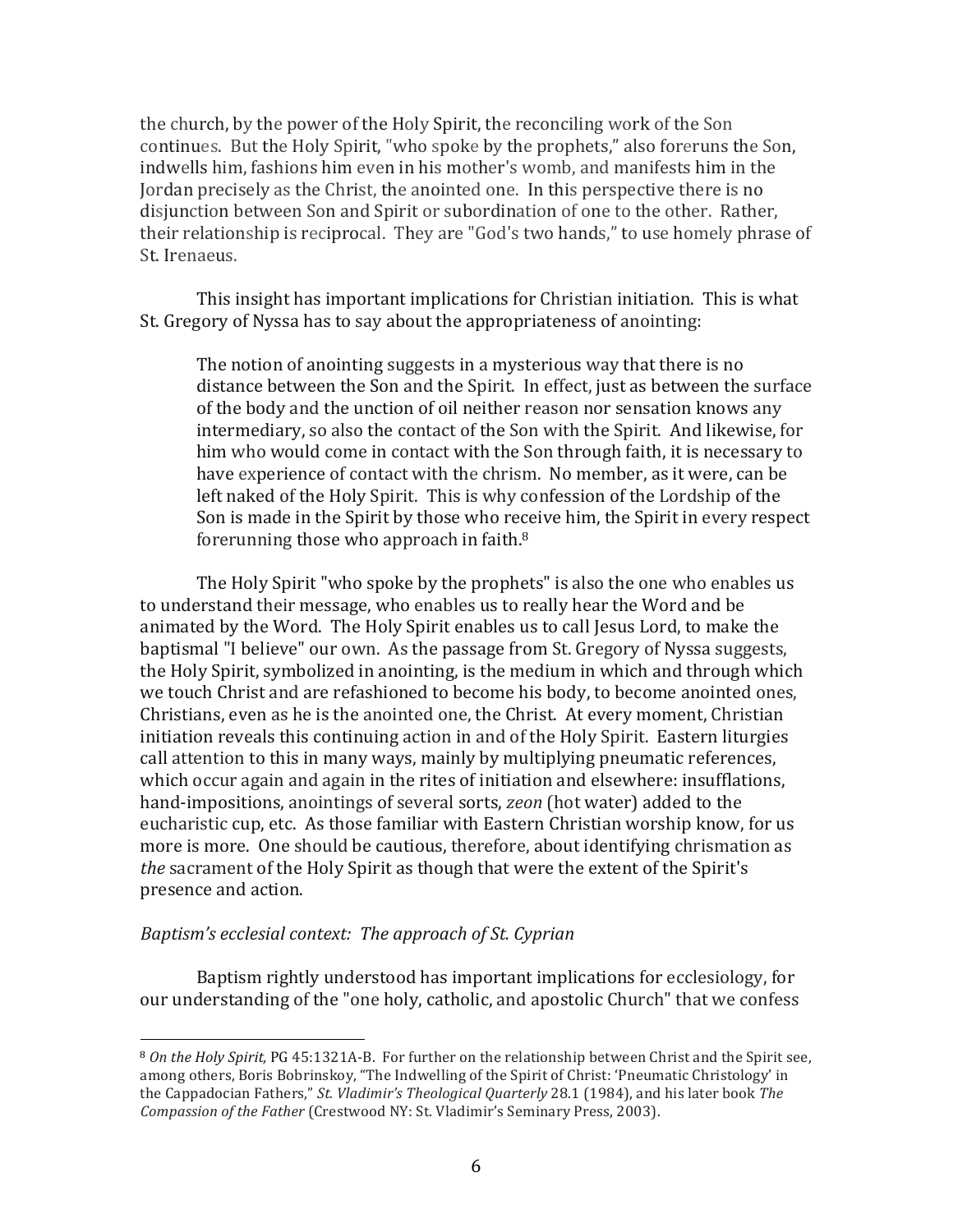in the creed. As Michael Root observes, baptism is at once the sacrament of our unity *with* Christ and the sacrament of our unity *in* Christ.<sup>9</sup>

Recognition of this ecclesial dimension of baptism has been developed in several ways in the course of Christian history. Consider St. Cyprian, in the third century, as he addressed the problem of the schism of the Novatianists, who split with the Church Catholic over certain questions of penitential discipline. The Novatianists were outside the church, Cyprian insisted, deprived of the Holy Spirit and therefore incapable of giving the Holy Spirit in baptism. Therefore those "baptized" among them, if they should seek to enter the church, must be baptized with the church's baptism, with real baptism. Cyprian's position at this point is fully consistent with his ecclesiology, an ecclesiology dominated by the idea of unity. "It has been handed down to us that there is one God and one Christ and one hope and one faith and one Church and one baptism appointed only in that one Church." $10$ Outside that one church, not even the martyr's "baptism of public confession and blood ... avails anything to salvation because there is no salvation outside the Church."<sup>11</sup> But still more can be said about Cyprian's ecclesiology. Consider how frequently he uses words like "inside" and "outside." Consider also his favorite imagery: The church is a walled garden, a sealed fountain, the ark of Noah well tarred to keep out the defiling waters of this world. Its charismatic and institutional limits coincide exactly. And as Andre d'Halleux has tartly remarked, "The Church which Cyprian imagines here is not the people which God has called to salvation but the institution through which he dispenses it to them."<sup>12</sup> In the midst of the walled garden preside the bishops, who "water the thirsting people of God by divine permission," who "guard the boundaries of the life-giving fountains."<sup>13</sup> For Cyprian, then, the church is above all an institution, albeit a divinely founded institution, whose unity depends not so much on a common faith and sacramental life as on the unity of the episcopate.

Was Cyprian's baptismal practice and sacramental theology that of the early church as a whole? Self-styled Orthodox traditionalists today often assert this. According to them, Cyprian's position was that of the early church and should be ours today. In principle, they argue, all those baptized "outside the church" are unbaptized; if they seek to enter the Orthodox Church, we should rebaptize them; and if we have not done so in the past or choose not to do so now, this is simply a matter of economy (*oikonomia*), a concession to pastoral considerations and not because we recognize anything of spiritual significance in their previous baptism.<sup>14</sup>

<sup>&</sup>lt;sup>9</sup> In *Baptism and the Unity of the Church*, ed. Michael Root and Risto Saarinen (Grand Rapids: Eerdmans, 1988), pp. 16-17.

<sup>&</sup>lt;sup>10</sup> Epistle 69.12.

<sup>&</sup>lt;sup>11</sup> Epistle 73.21.

<sup>&</sup>lt;sup>12</sup> Andre d'Halleux, "Orthodoxie et catholicisme: Un seul bapteme?" *Revue* 

*Theologique de Louvain* 11 (1980), pp. 416-52 at 435

<sup>&</sup>lt;sup>13</sup> Epistle 73.11.

 $14$  On the subject of "economy" in modern Orthodox thought see, among many others, the older study of F. J. Thomson, "Economy: An Examination of the Various Theories of Economy Held within the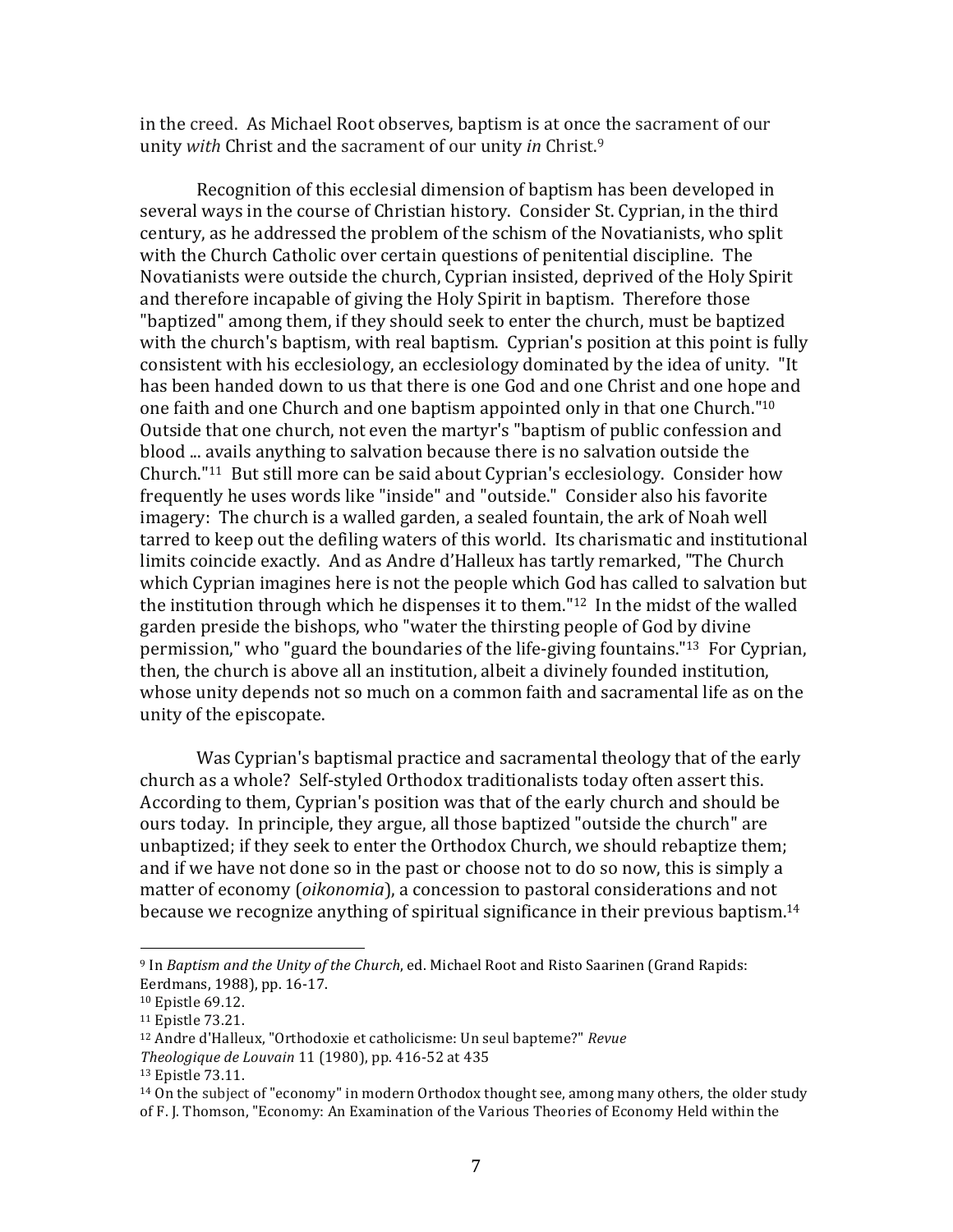But in fact early church sources give only very limited support to this argument.

Certainly it is possible to find patristic texts that sound "Cyprianic." Writers as diverse as Tertullian and Clement of Alexandria indicate widespread rejection of heretic baptism. But it is important to keep in mind what these writers meant by "heretic." They had in mind chiefly the gnostics, who clearly did not confess the same God and the same Christ as Christians do. These must indeed be baptized with the church's baptism. But what about those who are not heretics in this radical sense of the word, those who might rather be described as schismatics? What, for example, about Novatian? As Cyprian's catholic opponents argued at the time, he "holds the same law as the Catholic Church holds, baptizes with the same symbol with which we baptize, knows the same God the Father, the same Christ the Son, the same Holy Spirit...."<sup>15</sup> Against such arguments, Cyprian advances a counterargument: The Novatianists are heretics; they falsify the faith professed at baptism, because "when they say, 'Do you believe in the remission of sins and life everlasting through the Holy Church?' they lie ...."<sup>16</sup> According to Cyprian, the Novatianists are heretics every bit as much as the gnostics are, because they falsify the faith, and therefore they must be received baptism. But note how, for Cyprian, the focus of faith has shifted from the doctrine of one God, one Lord Jesus Christ, and the Holy Spirit, to the doctrine of church. The Novatianists are heretics precisely because they are "outside" that universal episcopal confederation which for Cyprian is the one church.

### *Baptism's ecclesial context: Correctives from St. Basil and the Christian East*

If we examine patristic texts and early church practice more closely, we get a very different picture. Distinctions regularly are drawn between the forms that separation from the church can take and therefore between modes of reception. It is enough here to cite St. Basil the Great, who indicates with approval that "the

<u> 2002 - Andrea San Andrea San Andrea San Andrea San Andrea San Andrea San Andrea San Andrea San Andrea San An</u>

<sup>15</sup> Epistle 69.7. <sup>16</sup> *Ibid.*

Orthodox Church, with Special Reference to the Economical Recognition of Non-Orthodox Sacraments," *Journal of Theological Studies* N.S. 16 (1965), pp. 368-420; Abp. Pierre L'Huillier, "L'economie dans la tradition de l'Eglise Orthodoxe," *Kanon: Jahrbuch der Gesellschaft fur das Recht* der Ostkirchen 6 (1983), pp. 19-38; and John H. Erickson, "Sacramental 'Economy' in Recent Roman Catholic Thought," *The Jurist* 48 (1988), pp. 653-67. For a recent book-length presentation of the traditionalist position on baptism, see Peter Heers, *The Ecclesiological Renovation of Vatican II: An Orthodox Examination of Rome's Ecumenical Theology Regarding Baptism and the Church* (Simpsonville SC: Uncut Mountain Press, 2015); and for critical assessment of this position, see especially recent articles and papers by Paul Ladouceur, including "Neo-Traditionalism in Contemporary Orthodoxy," conference of the Orthodox Theological Society in America, on "Crete 2016: Post-Conciliar Reflections," Holy Cross Greek Orthodox School of Theology (Brookline MA), September 29 - October 1, 2016. Unfortunately mainstream Orthodox theologians and churchmen seldom overtly challenge the historical claims and theological assertions of the traditionalists. One wishes, for example, that the Patriarchate of Constantinople would officially rescind its 1755 decree on heretic baptism, which prescribed rebaptism for Latin converts. But so far this has not taken place.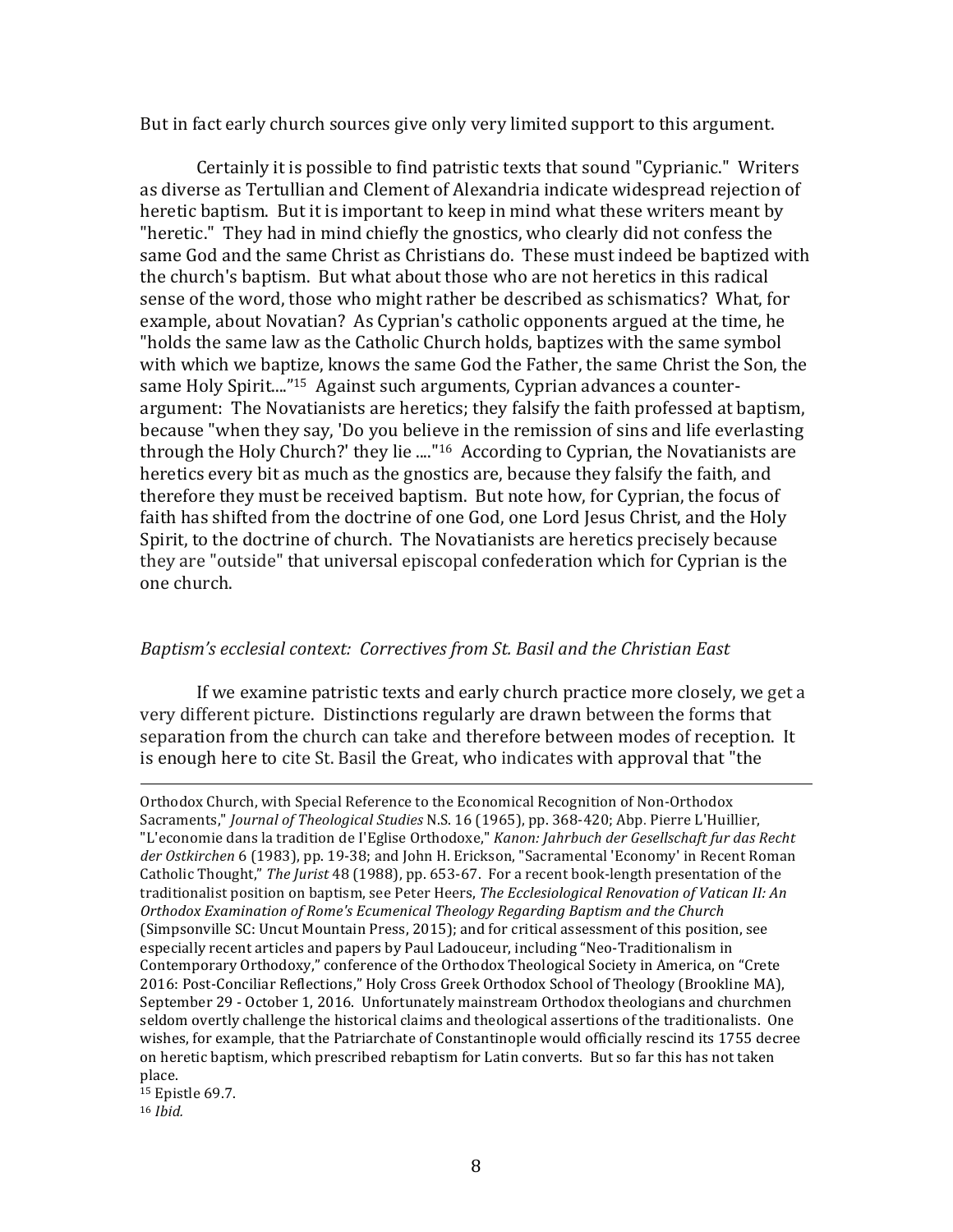ancients" distinguished between heresies, schisms, and illegal congregations: "heresies, those who are completely broken off and as regards the faith itself alienated; schisms, those at variance with one another for certain ecclesiastical reasons and questions that admit of a remedy; illegal congregations, assemblies brought into being by insubordinate presbyters or bishops, and by uninstructed laymen."<sup>17</sup> As examples of heretics, St. Basil gives Montanists, Manicheans, and various gnostic groups whose understanding of God and of God's relation to creation was at variance with the Christian faith and who signaled this (Basil asserts) by using a falsified baptismal formula. Such baptisms the ancients quite properly rejected. On the other hand, Basil notes that the ancients accepted the baptism not only of those coming from illegal congregations but also of schismatics and in Basil's understanding his category included many groups, such as the Novatianists, who differed with the church on some serious issues of teaching and discipline but nonetheless were "of the church" (to use St. Basil's expression). In time the term "heretic" did come to be applied to many of these groups, in part so that civil legislation against heretics could be enforced against them. But the practice of the church, as set forth in a long series of liturgical and canonical texts, continued to distinguish between heretics in the earlier sense of the word, who were to be received by baptism, and baptized persons who were to be received by anointing with chrism or simply by profession of faith.<sup>18</sup>

In Christian history, then, we see at least two ways in which the ecclesial implications of baptism have been worked out, two positions, the Cyprianic and the "Basilian." Of these, the Cyprianic has always had a certain appeal, and it certainly does today in some traditionalist Orthodox circles and also, with differences in articulation, in some Catholic integralist circles. Among other things, it satisfies a psychological need to define clearly the limits of the church. We like drawing lines, though where we draw them may shift a bit. We like to be able to say who "belongs" to the church" and who does not. We like to know who is a "member" and who is not. We like the assurance of being part of an elite group, of knowing that we are "inside" the one true church, "outside" of which there is no salvation. The Cyprianic position also fits rather well with the linear approach to the interpretation of Christian initiation that I described earlier. It allows us to say that at one point someone is "outside" the church but at a subsequent point, "inside." However, this position fits less well with the approach to Christian initiation that we find in Eastern liturgy and with the understanding of the Holy Spirit that underlies Eastern liturgy and theology. Here the Basilian position corresponds better to the nature of the church itself. For the church is not just an institution, *instituted* by Christ long ago but thereafter on its own, free to do what it wishes, to make and break its own

<sup>&</sup>lt;sup>17</sup> In Epistle 188.1, his first "canonical epistle," which has since been included in the basic *corpus canonum* of the Orthodox Church.

 $18$  For a survey of the canonical and historical dossier see John H. Erickson, "Divergencies in Pastoral Practice in the Reception of Converts," in *Orthodox Perspectives on Pastoral Praxis*, ed. Theodore Stylianopoulos (Brookline MA: Holy Cross Orthodox Press, 1988), pp. 149-77; and for some of the present-day confusion in North America, see John H. Erickson, "Reception of Non-Orthodox into the Orthodox Church: Contemporary Practice," *St. Vladimir's Theological Quarterly* 41 (1997), pp. 1-17.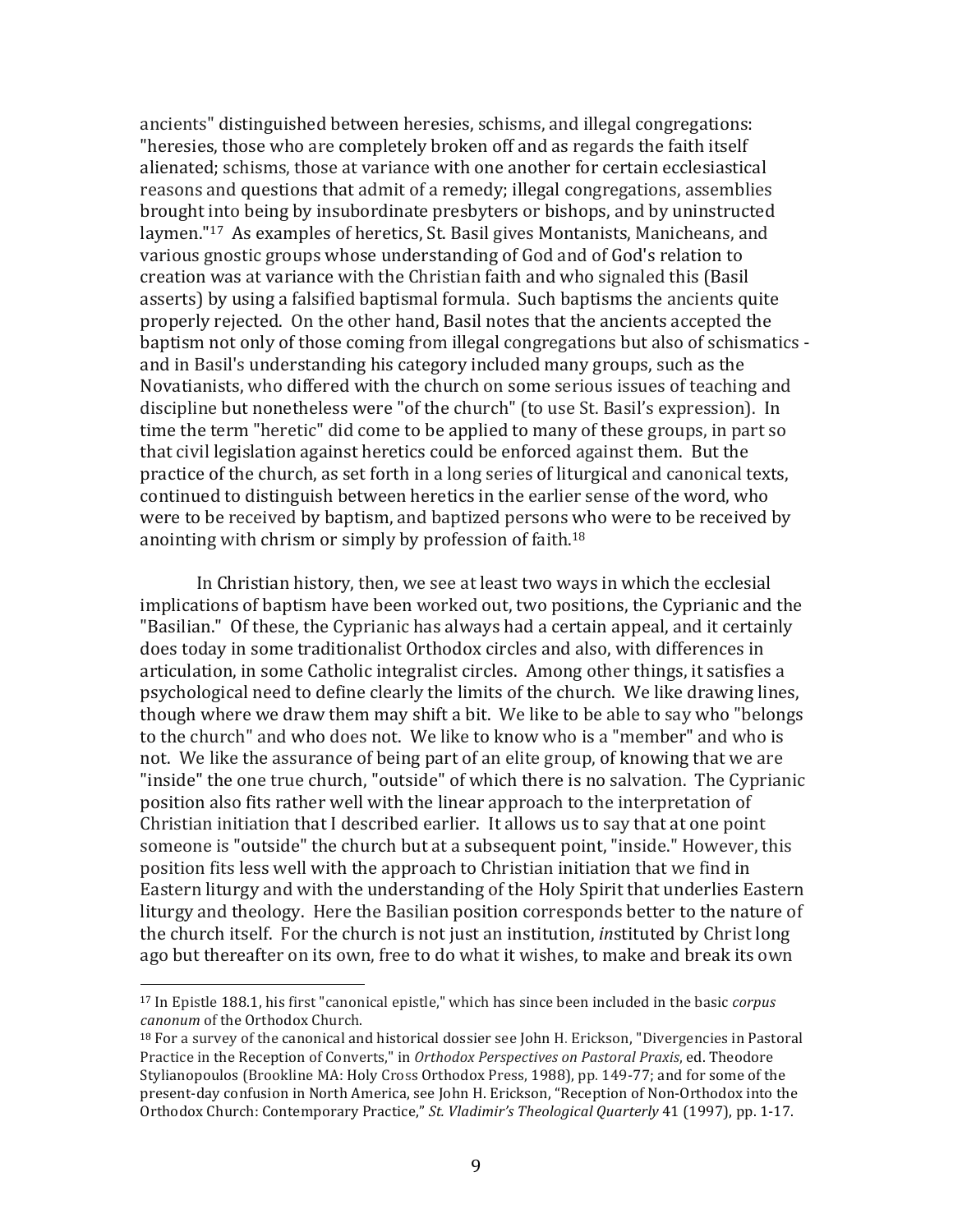rules until Christ comes again in glory. The church is also being *constituted* by the Holy Spirit at each new moment in history, in each new context, and therefore the church is obliged to heed the promptings of the Spirit, to discern where the Spirit is at work even now forming the body of Christ, even if this means looking outside the institutional limits of the church as we perceive them.

Baptism is at once initiation into the mystery of Christ and initiation into the church. And this clearly is but one initiation, one sacrament. But what is the relationship between these two aspects of baptism, between its faith content and its ecclesial context? The problem with the Cyprianic position is that it tends to forget that the church, like the person being baptized, is a "receiver." The church is a "dependent reality," with its fundamental marks or attributes - unity, holiness, catholicity, apostolicity - a gift of God, not a human achievement.<sup>19</sup> Like the Christian, the church lives by grace through faith. It depends on Christ who shed his lifeblood for her, and on the Holy Spirit, the "giver of life." The problem with the Cyprianic position is that, by concentrating on the institutional context of baptism rather than on its faith content, it tends to substitute faith in the church for faith in God - Father, Son, and Holy Spirit.

While maintaining a "high" ecclesiology, Cyprian and his self-appointed heirs in fact end up with an impoverished understanding of the church. Consider Cyprian's favored imagery for the church: walled garden, sealed fountain, ark of Noah.... These are static images, exclusive images, images suggesting no possibility of growth and development. His approach stands in contrast to the rich variety of imagery that we find in the Bible and patristic literature. Here we find a wide variety of direct images - the church as temple, vine, paradise, body - and an even greater variety of types of the church: Eve, Mary, but also Tamar, Rahab, Mary Magdalene, the Canaanite woman, Zacchaeus.... In other words, we find in the Bible and the church fathers not just images of achieved perfection, which might incline us to hold a triumphalist and exclusive view of the church, but also images of repentance, conversion, and striving. Such images should be kept in mind when we consider baptism. In baptism, the church is built up not just in the sense that a new member is added, that someone who was "outside" now is "inside." The church is built up because in the person being baptized, the church sees herself, sees her own conversion, sees her own paschal faith.

# *Baptism's faith content: Christ and Him crucified*

 

In addition to what we mean by "church," we must consider what we mean by "the mystery of Christ." As I already have complained, a linear approach to the interpretation of Christian initiation runs the risk of suggesting that what happens at early stages is basically preparatory in nature, something that will be transcended when we pass from "outside" to "inside," to participation in the eucharistic assembly. I need not remind this audience of the centrality of the eucharist for

<sup>&</sup>lt;sup>19</sup> See once again Michael Root, *Baptism and the Unity of the Church*, p. 18.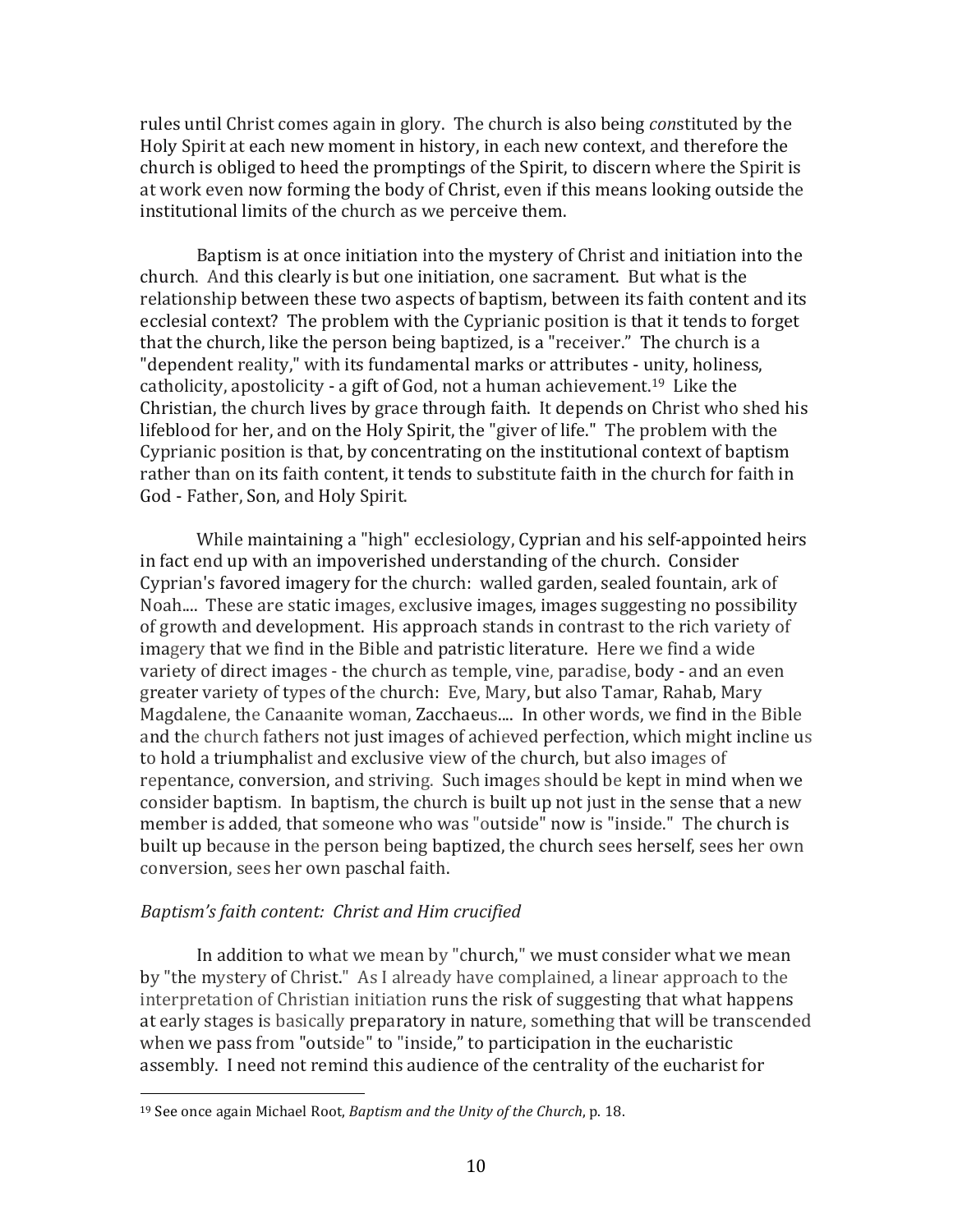ecclesiological reflection both Catholic and Orthodox since the mid-twentieth century. As developed by Nicholas Afanasiev and Henri de Lubac and further refined by John Zizioulas and many others, eucharistic ecclesiology has dominated ecumenical discussion and has influenced church life in ways not always sufficiently appreciated. As well as many blessings, eucharistic ecclesiology has brought some temptations and dangers, both individual and corporate. We may arrive "inside" filled with false expectations, imagining that we have passed beyond the "not yet" of the preparatory stages to the "already" of the messianic banquet, free at last from the dark struggles we faced when we were "outside." Or we may become excessively self-congratulatory, spiritual narcissists enamored of the heavenly beauty of our worship or the purity of our doctrine or the friendliness of our community coffee hour. Among the Orthodox at least, popular presentations of the eucharist so often speak of it as the banquet of the kingdom, the point at which history intersects with the *eschaton*, that we may lose sight of its proleptic nature. We forget that the eucharist is a foretaste of the kingdom, not its final realization. And then, this tendency towards a realized eschatology begins to creep from the eucharist into other aspects of church life. The church *qua* church comes to be seen as perfect in every respect. Its dependence on Christ, and him crucified, is forgotten. In the end we succumb to the delusions of triumphalism or slip into dull indifference, joylessly fulfilling religious obligations while leading lives notably untransformed by grace.

As I suggested earlier, a "circular" understanding of Christian initiation may offer a corrective at this point. What happens in the "early stages" of Christian initiation is not something that is then surpassed, at least not in this earthly life. The paschal content of baptism - understood in its full sense – must inform every aspect of our Christian life, including the eucharist. In his book The Shape of Baptism, Aidan Kavanagh put the matter very beautifully:

The whole economy of becoming a Christian, from conversion and catechesis through the eucharist, is the fundamental paradigm for remaining a Christian. The experience of baptism in all its paschal dimension, together with the vivid memory of it in the individual and the sustained anamnesis of it in every sacramental event enacted by the community at large, constitute not only the touchstone of Catholic orthodoxy but the starting point for all catechesis, pastoral endeavor, missionary effort, and liturgical celebration in the Church. The paschal mystery of Jesus Christ dying and rising still among his faithful ones at Easter in baptism is what gives the Church its radical cohesion and mission, putting it at the center of a world made new.<sup>20</sup>

<sup>&</sup>lt;sup>20</sup> *The Shape of Baptism*, pp. 160-63. Kavanagh continues: "To know Christ sacramentally only in terms of bread and wine is to know him only partially, in the dining room as host and guest.... Two main forces among others have traditionally balanced this tendency, and checked its spread. The first has been the attempt at keeping the notion of 'eucharist-as-meal' in tension with a notion of 'eucharist-as-sacrifice.' ... The second force that has traditionally balanced and checked the spread of an attenuated Eucharistic knowledge of Christ has been baptismal."